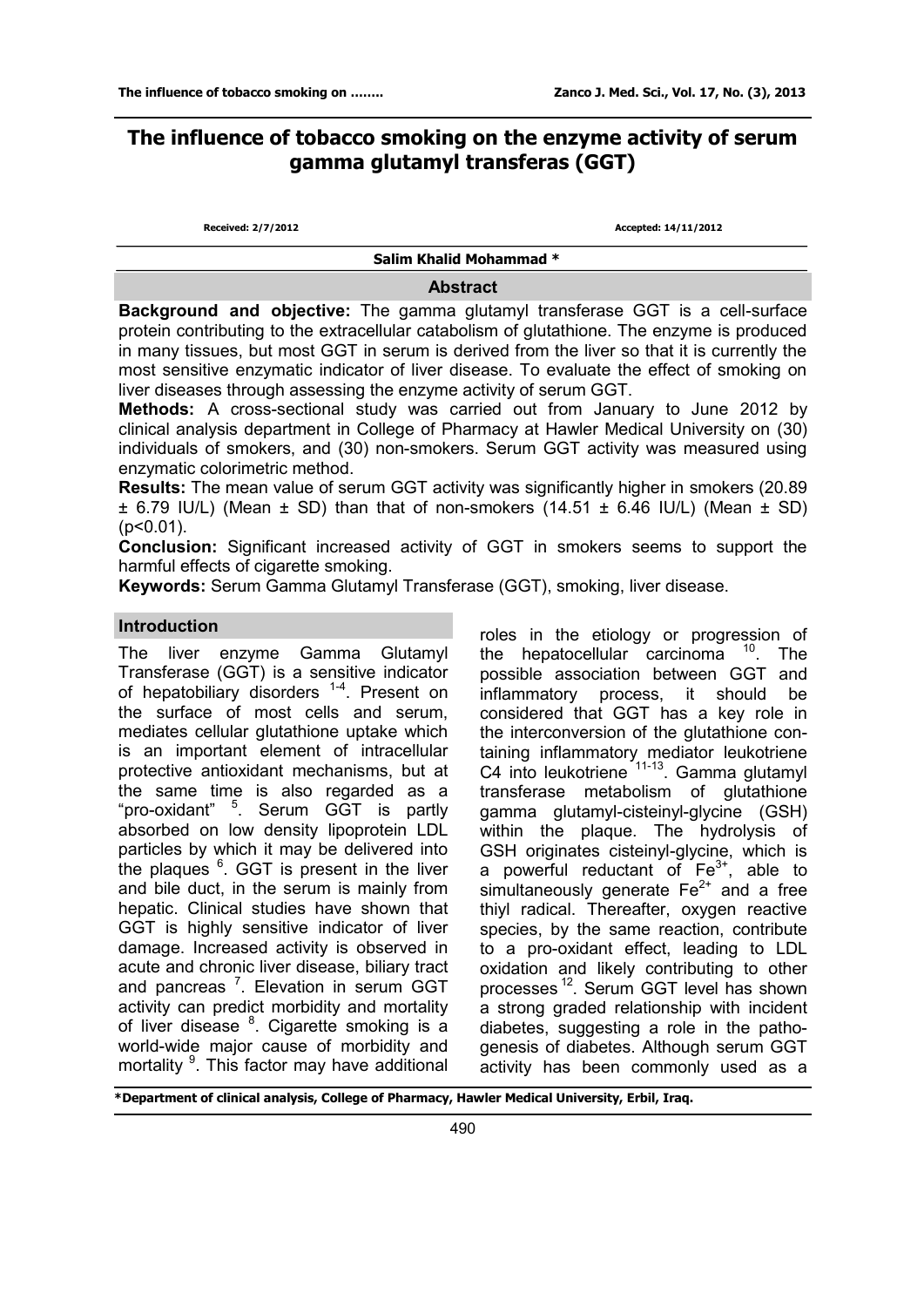marker for excessive alcohol consumption or liver disease, neither alcohol consumption nor liver dysfunction likely explained these associations  $13-15$ . The relationship between cellular GGT and serum GGT is not known. Cellular GGT has been known to play an important role in antioxidant defense systems <sup>16</sup>; paradoxically, cellular GGT may also be involved in the generation of reactive oxygen species in the presence of iron or other transition metals <sup>17</sup>. Modest increases within normal range may be an early marker of cellular oxidative stress and explain the strong associations of serum GGT with many cardiovascular risk factors and disease  $8,18,19$ . Better understanding factors determining individual GGT levels thus have become a quest of high relevance to public health <sup>20</sup>. Few studies have described effects of smoking status on GGT, with increasing exposure to smoking being associated with higher serum concentrations, particularly in women. In contrast, GGT sensitivity appears to be higher in men, but the evidence base for this observation also is rather limited  $21$ . The aim of this study is to evaluate the serum activity of GGT in smokers and non-smokers

## **Methods**

Subjects: This study was conducted over a period of six months, from January to June 2012, by clinical analysis department in College of Pharmacy at Hawler Medical University. The subjects included (30) individual smoker volunteers (29 males and 1 female), (group 1), and (30) non-smoker volunteers (to recruit), (27 males and 3 females), control group (group2) a sample size used for logistical reasons and all the cases in both groups (1 and 2), were apparently healthy, and Informed -consent was obtained verbally from all participants and they were interviewed to obtain their smoking histories, including the number of cigarettes smoked / day and the number of years of smoking. Inclusion criteria were as follows: > 18 years of age, smoking 10-20 cigarettes /day (smokers only) accounted

as moderate smoker <sup>9</sup>. Exclusion criteria were chronic diseases, regular use of medicine, use of vitamins or other dietary supplements and smoking within the last 2 years (non smokers only). The data collection in this research from female smokers was not easy and not present adequately, extra efforts to involve female participants has failed, because they are ashamed of participating in the research, for this reason the majority of participants were male smokers.

Serum Sampling: Four to six mls. venous blood was withdrawn from each individual using disposable syringes .The samples were immediately centrifuged for (10) minutes at 3000 round per minute, and the serum obtained was analyzed directly.

Estimation of Serum GGT activity: Serum GGT activity was determined by kits (Biolabo, France) for the two groups according to the method which is described by (Szasz, Rosalki and Tarlow method)<sup>22,</sup> 23 .

Principle of the Method:

Gamma glutamyl transferase is easily assayed by reaction scheme as follows:

### **L-G-Glutamyl-P-nitroanilide + Glycylgly**cine **CGT L-G-Glutamylglycylglycine + p-nitroaniline**

The rate of formation of p-nitroaniline, directly propotional to GGT activity in the specimen, is measured at 405 nm.

Reagents:- Vial R1; Buffer: Glycyglycine 62 mmol/L TRIS PH 8.1 95 mmol/L **Preservative** Vial R2; Substrate: L-G-Glutamyl-p-nitroanilide(GPNA) 2 mmol/L

Procedure:

Reagent preparation:-

Adding promptly the contents of Substrate into Buffer. And let stand reagents and specimens at room temperature.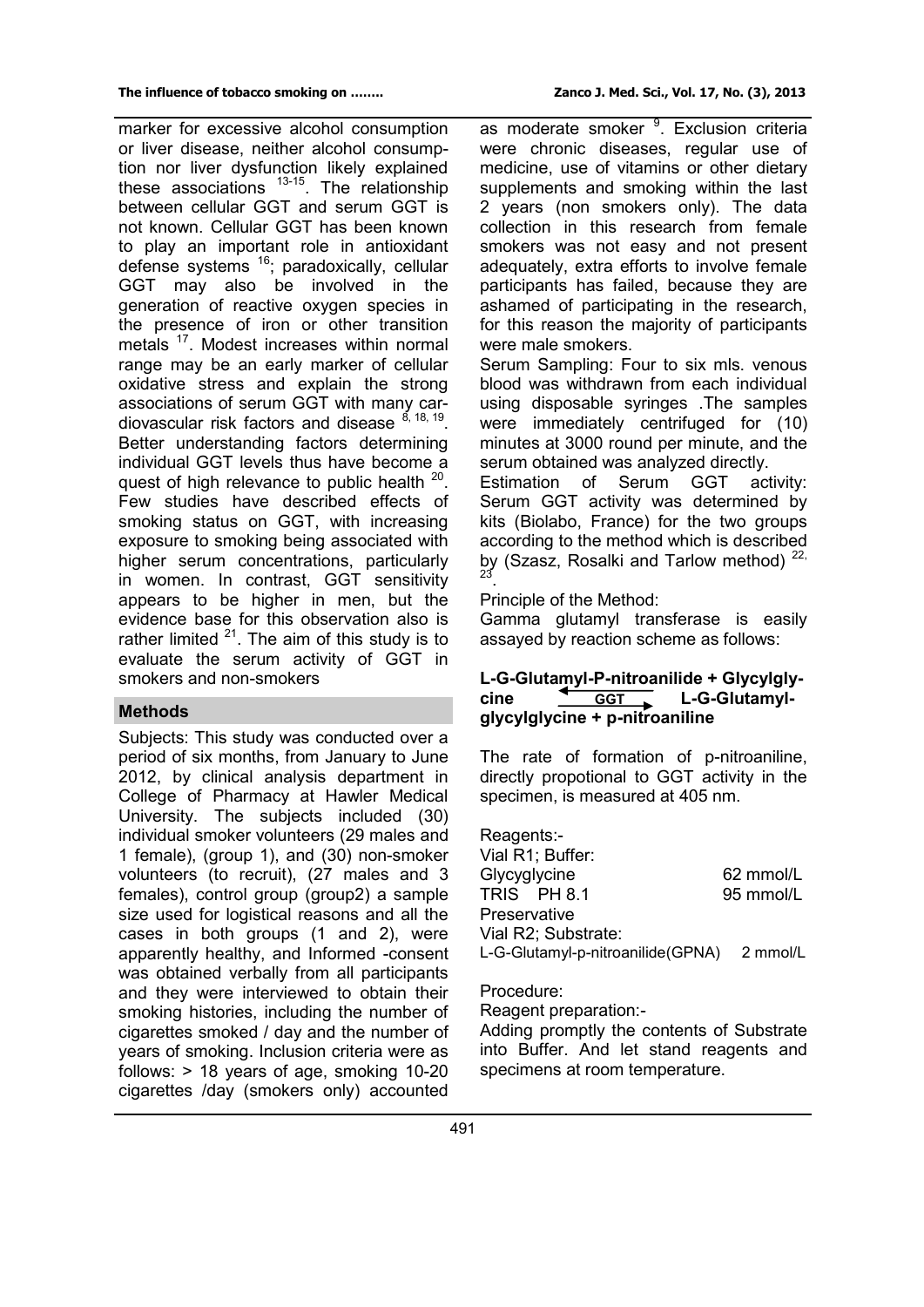**Table 1**: The method of the GGT test.

Pipette into 1 cm pathlength thermostated cuvette

#### **Reagent 1 mL**

Bring to 37 c˚ then add:

#### **Specimen or calibrator 50 µL**

Mix. Read initial absorbance after 30 seconds, record absorbance at 405 nm every minute during 3 minutes.

Calculate absorbance change per minute (∆Abs/min).

Calculation:-

Calculate the result as follows: IU/L = (∆Abs/min) x 2121 2121= Theoretical factor. IU/L = International unit per liter can be defined as the quantity of enzyme. Normal Value:- Men (IU/L) 2-30 Female (IU/L) 1-24

Statistical Analysis:-

The statistical evaluation of the results [mean, standard deviation (SD) and standard error of mean (SEM)] were calculated using the SPSS (Statistical Package for Social Science) software version 13.0 for windows. The different variables were compared to each other; and tested with the unpaired student test [t-test]. Only p<0.05 is regarded as significant<sup>24</sup>.

### **Results**

Table 2 provides the age and number of cigarette smoking per day in smokers and non-smoker groups. The results obtained indicated that the smoker group classified as moderate smoker group.

**Table 2**: the (Mean ± SEM) of age and no. of cigarette smoking by smoker and non-smoker groups.

| <b>Groups</b>              | No. | Age<br>(Mean ± SEM)      | No. of<br>cigarettes /day |
|----------------------------|-----|--------------------------|---------------------------|
| Smoker<br>(Group 1)        | 30  | $39.73 \pm 2.84$ 10 - 20 |                           |
| Non-smoker 30<br>(Group 2) |     | $35.0 \pm 2.61$          |                           |

The activity of serum Gamma Glutamyl Transferase (GGT):-

Table 3 provides the mean S.GGT activity in the smokers and non-smoker groups. The results obtained indicated that the mean S.GGT activity was  $(20.89 \pm 6.79 \text{ IU})$ L) (Mean ± SD), in smokers group. This value was higher significantly than that obtained in non-smokers group (14.51 ± 6.46 IU/L) (p<0.003).

**Table 3**: The Mean ± SD of S. GGT activity in smoker and non-smoker groups.

| <b>Groups</b>        | No. | S. GGT (IU/L)<br>(Mean ± SD) |
|----------------------|-----|------------------------------|
| Smoker<br>(Group 1)  | 30  | $20.89 \pm 6.79$             |
| Control<br>(Group 2) | 30  | $14.51 + 6.46$               |

Serum GGT of smoker versus control group ; t test= 3.258 , P<0.01

#### **Discussion**

In this study, demonstrate a relationship of serum GGT to cigarette smoking. Preventive means should be intensified on all possible levels to encourage subjects to refrain from this risk, this way reducing the likelihood of various chronic diseases and mortality. The mean activity of serum GGT in cigarette smokers was significantly higher than that of non-smoker individuals. Our results are in agreement with those obtained by Brenner, et al  $<sup>1</sup>$ , Lee, et al  $<sup>15</sup>$ ,</sup></sup> Ruttmann, et al  $^{18}$ , Lutz P. Breitling, et al  $^{20}$ , Breitling, et al  $21$ , Haren, et al  $25$ , and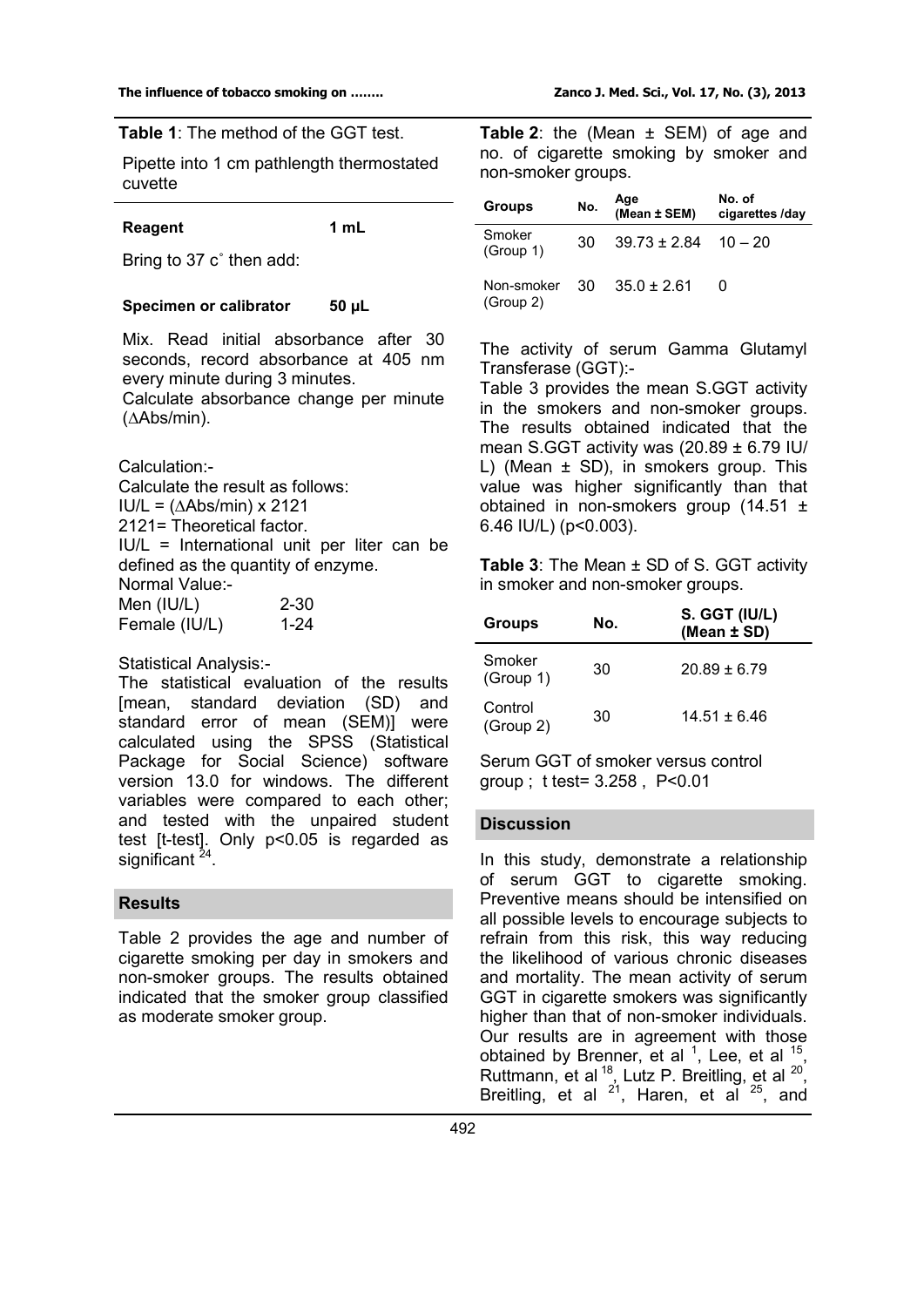Whitehead, et al  $^{26}$ . But in disagreement with Nakanishi, et al <sup>2</sup> and Khedmat, et al  $\frac{7}{2}$ , because they conducted a study to evaluate the influence of smoking on lifestyle choosing BMI, cigarette smoking, eating breakfast, and physical exercise and found no significant difference between smokers and non smokers. Furthermore, other studies gave an indication that cigarette smoking may adversely affect the public health. The elevation of serum level of GGT has been reported to be associated with liver diseases; this indicates that liver function enzymes can be used as biomarkers for the assessment of hepatobiliary disease <sup>11</sup>. Particularly, GGT is reported to have emerged as the clinically useful diagnostic test  $3$ . The observations made from the result of this present study therefore gave an indication that cigarette smoking may be considered to be one of the predisposing lifestyle risk factor for liver disorders. It has previously been pointed out that elevated GGT levels may be induced by glutathione depletion and oxidative stress. Likewise, the cardiovascular effects of tobacco smoking seem to be mediated at least to some extent by smoking-related oxidative stress <sup>16</sup>. The results showed a significant rise in serum GGT activity in moderate cigarette smokers when compared to control group. Previous studies also has reported a significant rise in serum GGT activity despite that in other studies showed that other liver enzymes like serum ALT, AST and ALP activity were no significant elevation in moderate cigarette smokers when compared to control group <sup>9</sup>. Till now, there is no previous study that concerned with the full investigation of the effect of cigarette smoke and dose exposure to tobacco smoke on liver tissue and liver functions in Iraq. Breitling, *et al* <sup>21</sup> found that the estimated individual effects of smoking on serum GGT were very similar in men and women. And the data collection in this research from female smokers was not easy and not present adequately, extra efforts to involve female participants has failed, because they are

ashamed of participating in the research, for this reason the majority of participants were male smokers. There is limitation in this study, selected factor for raised serum GGT was cigarette smoking. However, other factors that were not evaluated in this study could be those related to diet and lifestyle.

### **Conclusion**

Significant increased activity of GGT in smokers seems to support the harmful effects of cigarette smoking. Further studies are needed to clarify the association between dietary and lifestyle factors and serum GGT activity.

#### **References**

- 1. Brenner, H.; Rothenbacher, D.; Arndt, V.; Stephan, S.; Fraisse, E.; and Fliedner, T.M. Distrbution, determinants, and prognostic value of gamma-Glutamyltransferase for all-cause mortality in a cohort of construction workers from southern Germany. Preventive Medicine. 1997. 26, 305-310.
- 2. Nakanashi, N.; Nakamura, K.; Suzuki, K. and Tatara, K. Lifestyle and serum gammaglutamyltransferase: a study of middle-aged Japanese men. Occup. Med. 2000. 50(2). 115-120.
- 3. Emdin, M; Passino, C; Michelassi, C.; Titta, F.; L'Abbate, A.; and Donato, L. et al. Prognostic value of serum gamma-glutamyl transferase activity after myocardial infarction. European Heart Journal. 2001. 22: 1802-1807.
- 4. Marsano, L.S.; Mendez, C.; Hill, D.; Brave, S.; and McCain, C.J. Diagnostic and treatment of alcoholic liver disease and its complications. Alcoholic Research & Health. 2003. 27(3): 247-256.
- 5. Nannipieri, M.; Gonzales, C; Baldi, S.; Posadas, R.; Williams, K.; and Haffners, S.M. etal. Mexico City diabetes study. Liver enzymes, the metabolic syndrome, and incident diabetes: the Mexico City diabetes study. Diabetes care. 2005. 28: 1757- 1762.
- 6. Paolicchi, A.; Emdin, M.; Passino, C.; Lorenzini, E.; Titta, F.; and Marchi, S. et al. Beta lipoprotein and LDL- associated serum Gamma– glutamyltransferase in patients with coronary atherosclerosis. Atherosclerosis. 2006. 186: 80-85.
- 7. Milnerowicz, H.; Bizon, A.; and Stasiak, K. Activity of Gamma-glutamyltransferase in blood of smoking and non-smoking smelters. Przeglad Lakarski. 2010. 67(10): 910-913.
- 8. Lim, J.S.; Yang, J.H.; Chun, B.Y.; Kam, S.; Jacobs, DR. Jr.; and Lee, D.H. Is serum Gammaglutamyl transferase inversely associated with serum antioxidants as a marker of oxidative stress?. Free Radic Boil Med. 2004. 37: 1018-23.